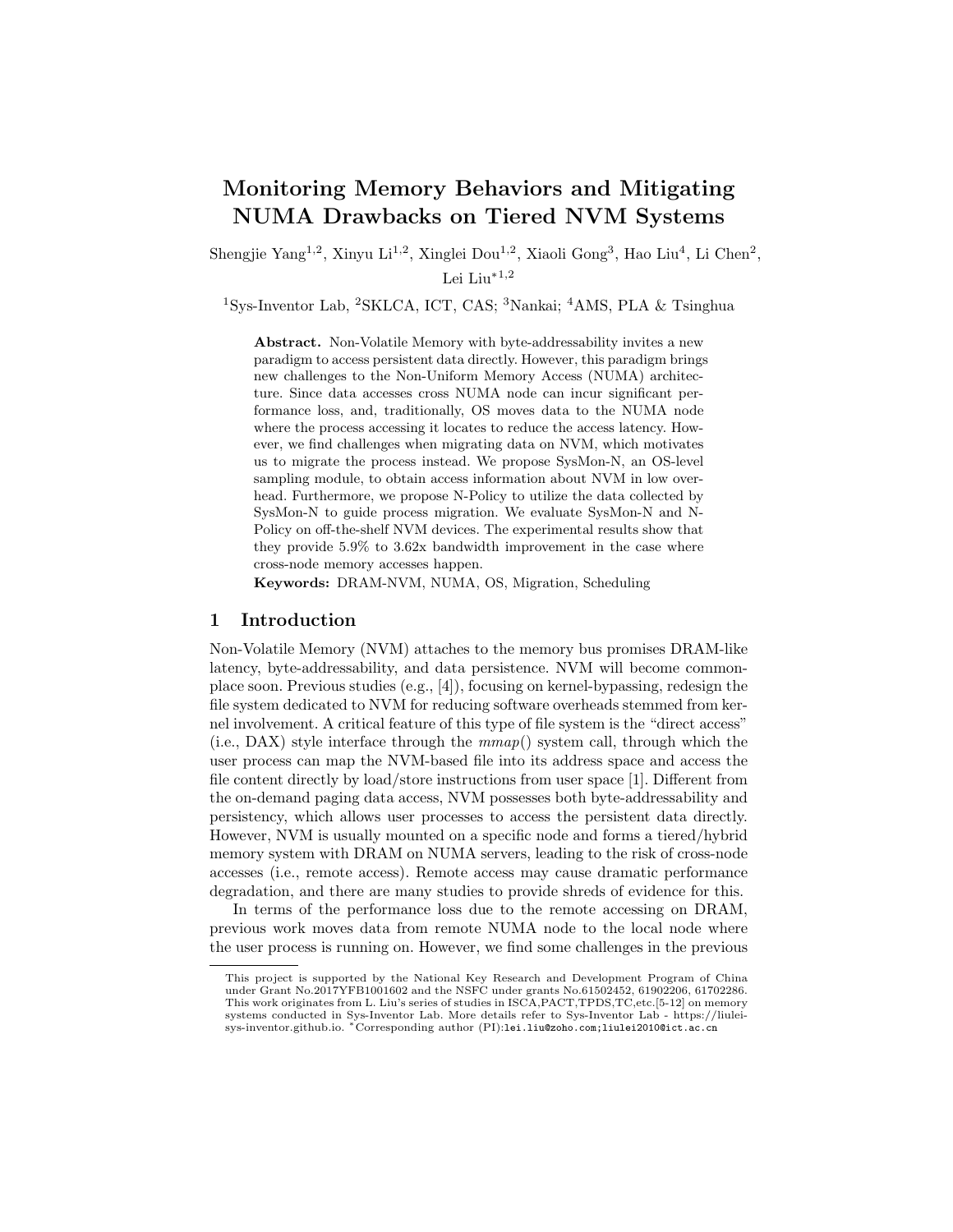studies about the NVM-based systems. (1) There is no "struct page" for persistent data in NVM that managed by the DAX-aware file systems [\[1\]](#page-4-1), leading to the complexity of page migration on the system using both DRAM and NVM. (2) Since the data blocks to be migrated are persistent, the process of page migration needs to be guaranteed as atomic and consistent using a transaction-like mechanism, which will introduce extra overheads on the critical path. (3) The persistent data usually has a much larger size than the volatile data, and frequent migrating of them will produce significant overheads [13]. These challenges motivate us to seek a new design.

In this work, we propose an new mechanism. Instead of moving persistent data, we migrate the process to the original node where the persistent data locates. In order to achieve our goal, we propose SysMon-N and N-Policy. SysMon-N is an OS-level memory behavior sampling module that can obtain the NVM access "hotness" (i.e., access times within a sampling interval) and the access mode (i.e., remote or local) for a user process with low overheads. N-Policy is a process migration policy designed for the user processes which use MVM. For instance, N-Policy reduces the expensive remote accesses to NVM by migrating the process to the node that is close to NVM. The experimental results show that SysMon-N and N-Policy can increase the bandwidth of read-intensive applications by 5.9% and the bandwidth of write-intensive applications by 2.71x to 3.62x when the incorrect core is allocated and remote access occurs.

# 2 The Art of Our Design

#### 2.1 SysMon-N - Sampling Memory Systems with NVM

To tackle the problems mentioned above, we first design a practical OS-level memory behavior sampling module to capture the NVM access information. Our prior efforts [5,6,8] propose SysMon as an OS-level memory behavior monitoring module. SysMon periodically checks the access bits in Page Table Entries (PTEs) to obtain the page hotness. However, merely checking PTEs can not distinguish whether the page is located in NVM or DRAM. So, we design SysMon-N, based on SysMon [\[5\]](#page-4-2), to provide the physical address information of the data, it achieves two objectives. (1) Sampling pages in NVM to collect the page hotness information while avoiding sampling pages in DRAM to narrow down the sampling space; (2) Checking whether remote access occurs and collecting related data access information.

As a preprocessing step, SysMon-N collects the NUMA topology information of the platform by scanning ACPI static resource affinity table (SRAT), where the topology information of all processors and memories are stored. By checking the ACPI\_SRAT\_MEM\_NON\_VOLATILE flag of the SRAT entries, SysMon-N can get the range of physical address of all NVM devices. Usually, the physical locations of all pages in a Virtual Memory Aera (VMA) are the same. For a specific VMA, SysMon-N gets the physical address of VMA's start page and checks whether it falls in the physical address range of an NVM device. If so, it means that all pages of the VMA are on one specific NVM device, and it is necessary to traverse the VMA's memory address. Otherwise, the VMA is not in NVM and can be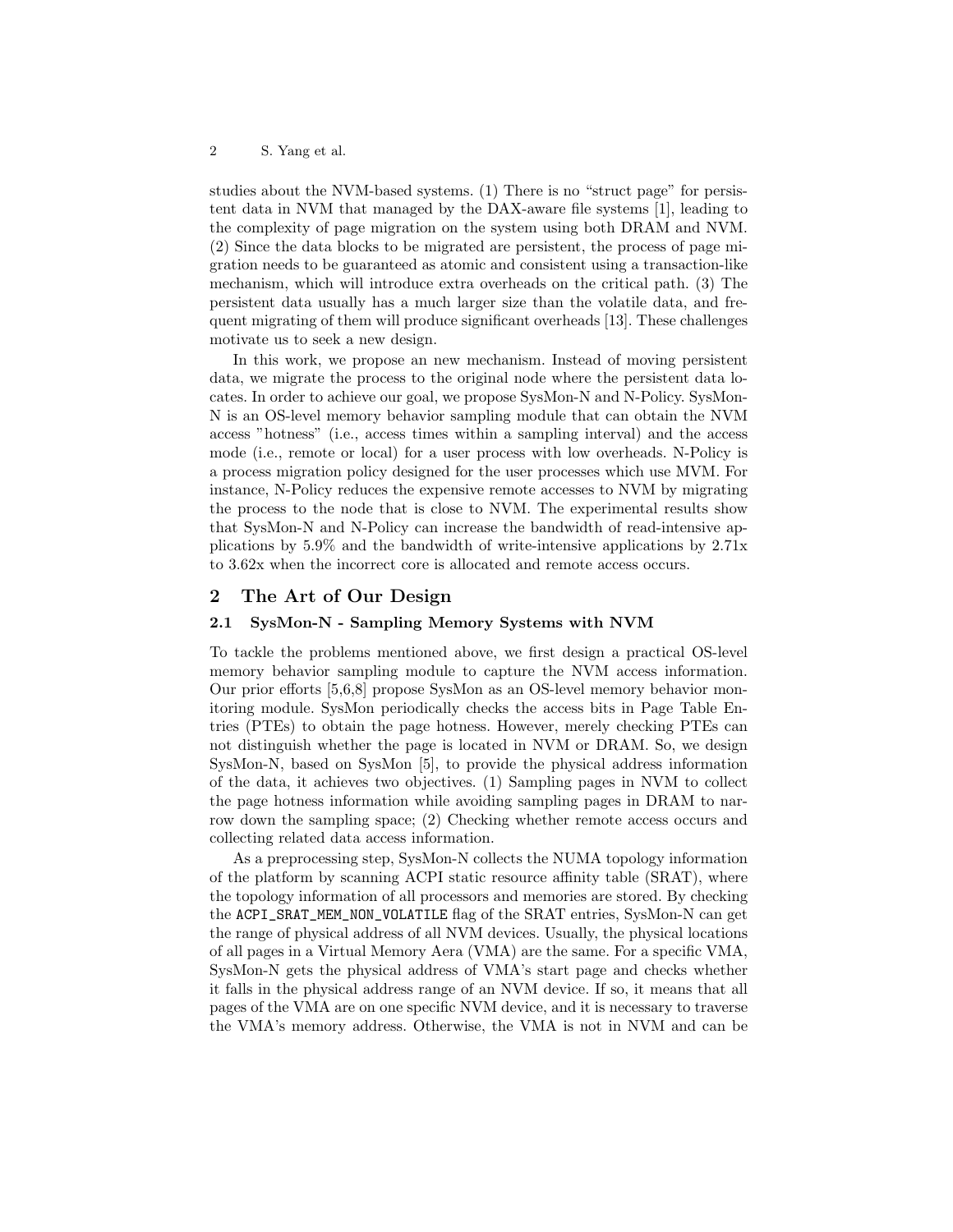<span id="page-2-0"></span>

Fig. 1: Workflow of SysMon-N

skipped to narrow down the sampling space.

Figure [1](#page-2-0) shows the workflow of SysMon-N. It has two phases. In phase 1, SysMon-N checks each page's access\_bit within the monitored process to find the hot pages in NVM and their corresponding physical address area. Besides, considering the massive pressure that NVM's large capacity puts on the limited number of TLBs, it is natural for OS to use the huge page on NVM. The detection of the huge page utilization on NVM are basically the same with the 4KiB-based pages; SysMon-N uses the PMD entries to complete the address translation since the OS omits the last level PTE for 2MiB huge pages.

In phase 2, by comparing the node id of CPU where the process running on and that of the NVM node where the data are stored, SysMon-N can determine whether remote accesses occur or not. SysMon-N obtains the set of CPUs on which it's eligible to run by checking process's CPU affinity mask, and then calls the  $cpu\_to\_node()$  kernel function to check the node corresponding to the CPU. Finally, SysMon-N compared the CPU node id with NVM node id for the result: if the two node ids are the same, the process has accessed the page on remote NVM; otherwise, the process only touches the local NVM.

Finally, after sampling, SysMon-N has the number of hot and cold pages and related physical address ranges, and provides the information to N-Policy for making a decision.

## 2.2 N-Policy - For NVM

N-Policy leverages the formation provided by SysMon-N, and guides process migration accordingly. The key component of N-Policy is a conditional migration

<span id="page-2-1"></span>

Fig. 2: Conditional Migration Model of N-Policy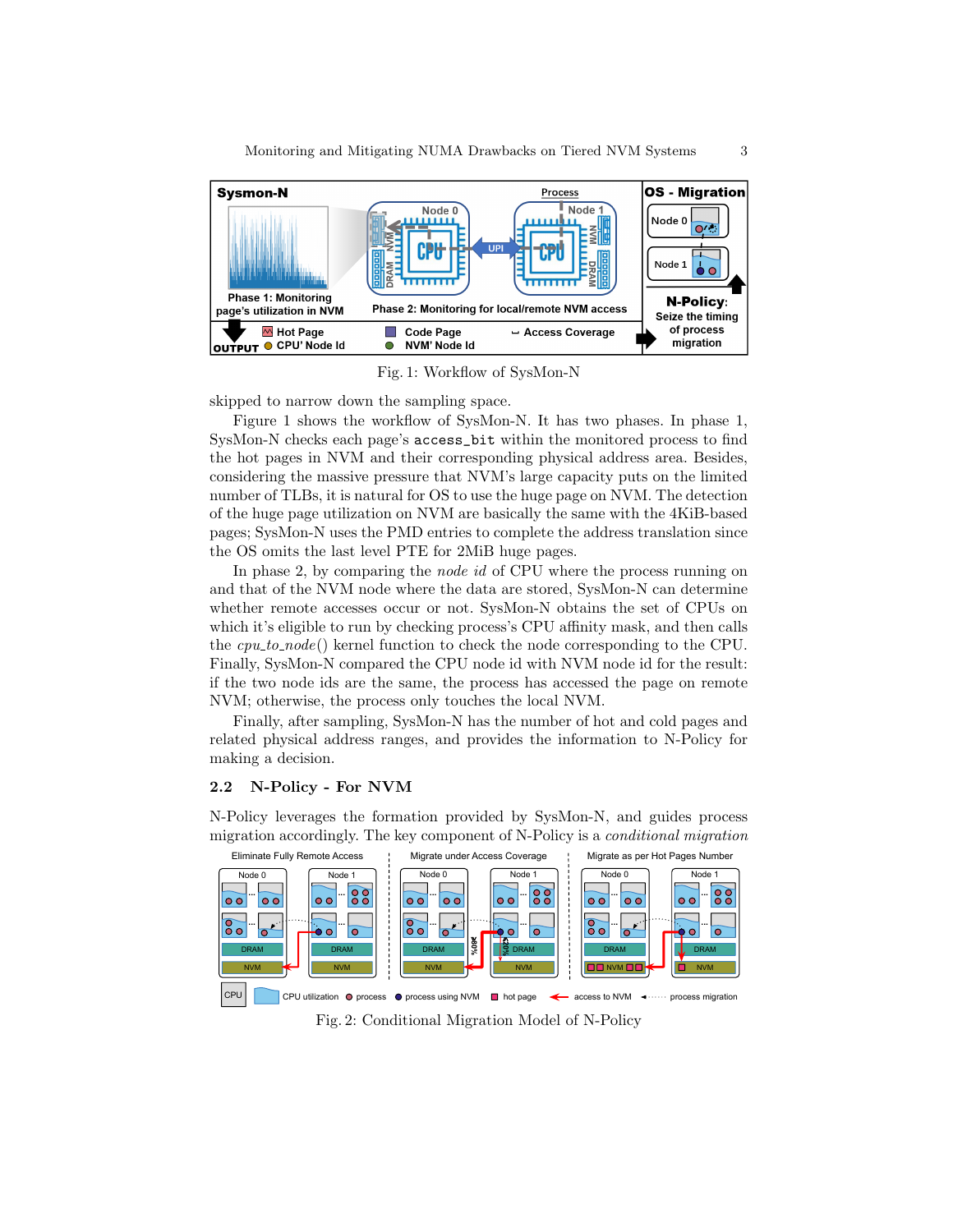model which is depicted in figure [2.](#page-2-1) It has two principles. (1) Eliminating remote access whenever possible; (2) Trying to avoid unnecessary migration. The inputs of N-Policy include: (1) the number of hot/cold pages on per node; (2) access coverage for each node; (3) CPU's node id on which the process locates; (4) node id for the used NVM.

After each SysMon-N sampling epoch is completed, the N-Policy immediately decides whether to migrate according to three data access conditions as shown in figure [2.](#page-2-1) The first case is when completely remote access occurs (no data are accessed from local NUMA node), the migration action is triggered to migrate the process to the same node of data. This situation is determined by judging whether there is intersection between the set of the node id of CPU which the process are allowed to run on and that of NVM where accessed data locates. N-Policy makes process migration in this case, easing the overhead of cross-node access by placing the process on the same node as the NVM being used.

If the two set of node ids have intersections, N-Policy compare access coverage on different nodes to further decide whether to execute migration. Access coverage symbolizes the amount of data accessed by the process on each NUMA node. If the access coverage of different nodes is unbalanced (i.e., in Figure 2, N-Policy considers access coverage on remote NUMA node greater than 80% as unbalanced access). N-Policy will select the least utilized CPU on the NUMA node with the broadest access coverage as the target of process migration.

Finally, information about page hotness is also taken into account in N-Policy. Hot pages indicate frequently accessed pages and the data on them is often more important than other pages (may not be right in some cases), and should be accessed closer for reducing latency. To ensure fast access to hot pages, N-Policy compares NUMA node's hotness and migrate the process to the node with the more hot pages.

To avoid significant overheads caused by repeated and meaningless migrations, we let N-Policy receives messages from SysMon-N for every 10 seconds. N-Policy uses the function sched-getaffinity() of the Linux kernel to bind a process to the corresponding CPU nodes for migration.

# 3 Effectiveness of N-Policy on Bandwidth and Latency

Our experimental platform is a server with dual CPU sockets of Intel Xeon Gold 6240M CPU (each has 36 cores); it has  $512GB$  Intel<sup>®</sup> Optane<sup>™</sup> DC persistent memory on per socket, i.e., 1024GB NVM on our platform. We configure the namespace [\[3\]](#page-4-3) for the Optane PMM, which represents a certain amount of NVM that can be formatted as logical blocks, and then deploy the ext4-DAX file system on it to support direct data access. We don't consider I/O in experiments [14].

We use the Flexible I/O Tester (Fio) [\[2\]](#page-4-4) with libpmem engine to evaluate the effectiveness of N-policy collaborated SysMon-N. We adjust the minimum read/write block size of I/O operations to perform reads and writes to NVM in different situations, and record bandwidth under different block sizes with and without N-Policy enabled, respectively. To verify the effectiveness of N-Policy, all data accesses of Fio are set as remote access.